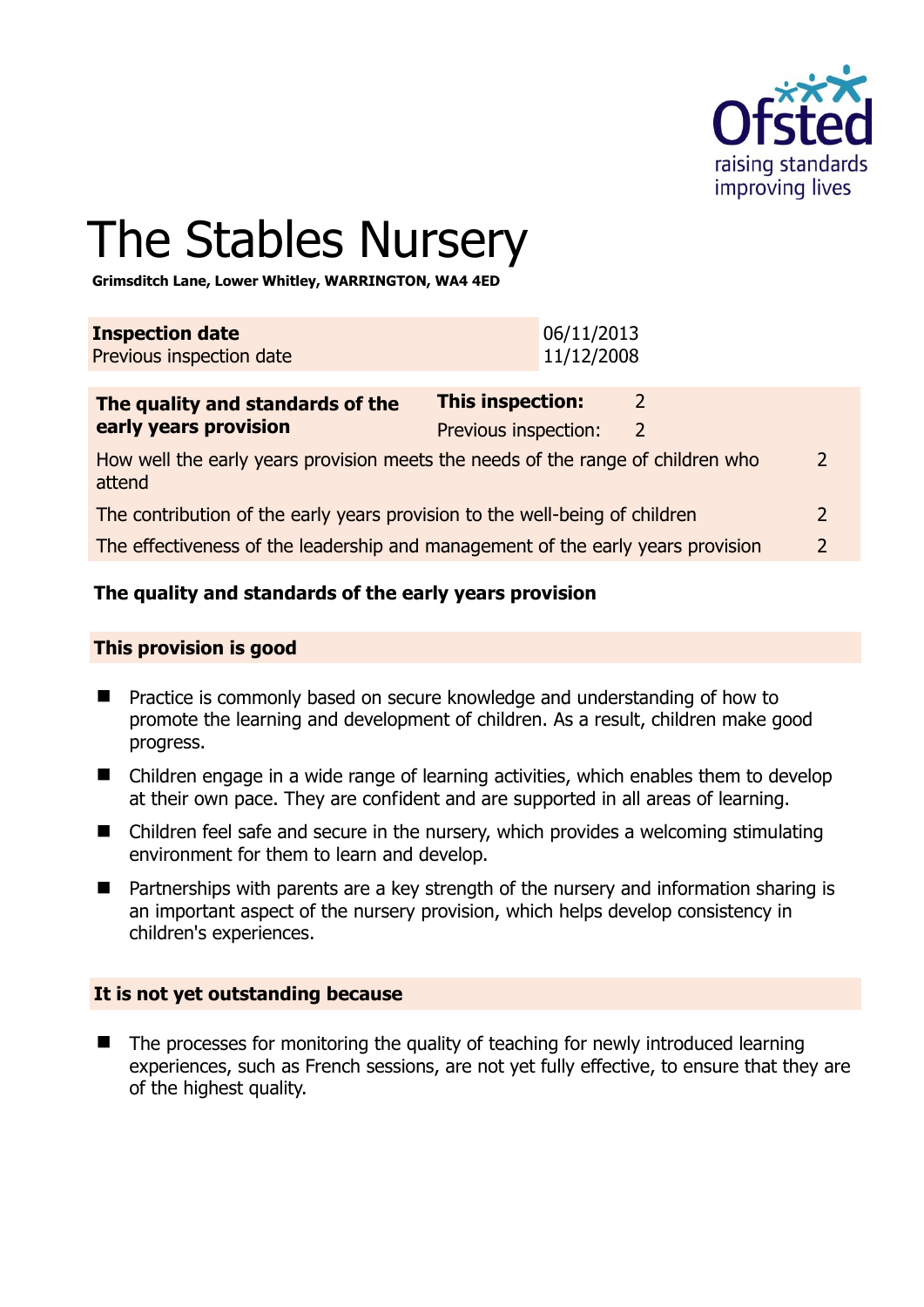# **Information about this inspection**

Inspections of registered early years provision are:

- scheduled at least once in every inspection cycle the current cycle ends on 31 July 2016
- scheduled more frequently where Ofsted identifies a need to do so, for example where provision was previously judged inadequate
- **•** brought forward in the inspection cycle where Ofsted has received information that suggests the provision may not be meeting the legal requirements of the Early Years Foundation Stage or where assessment of the provision identifies a need for early inspection
- **•** prioritised where we have received information that the provision is not meeting the requirements of the Early Years Foundation Stage and which suggests children may not be safe
- scheduled at the completion of an investigation into failure to comply with the requirements of the Early Years Foundation Stage.

# **Inspection activities**

- The inspector took account of the view of parents and carers spoken to on the day
- $\sim$ The inspector observed activities in the four playrooms and the outside learning area.
- The inspector viewed a range of documents including observation and assessment of children and planning documentation.
- $\blacksquare$ The inspector observed the educational programmes and talked to staff about the children.
- $\blacksquare$  The inspector held meetings with the manager of the provision.
- п The inspector viewed the policies and procedures including the safeguarding policy, staff qualifications, the provider's self-evaluation form and planning documentation.

**Inspector**  Gillian Kitchen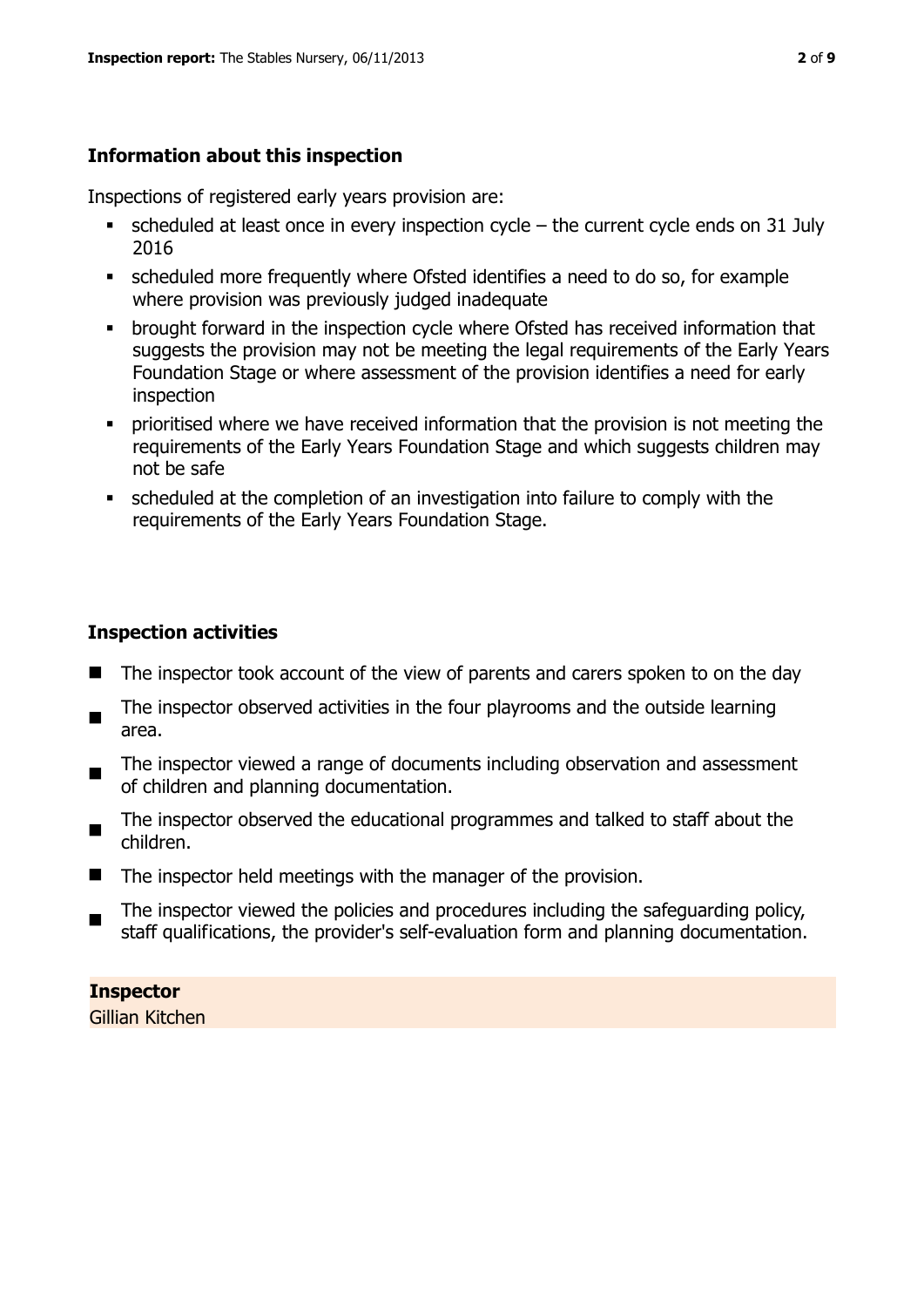#### **Full report**

#### **Information about the setting**

The Stables Nursery is one of three nurseries run by Kids Academy Nursery Group Limited. It opened in 2002 and operates from a converted building situated in the Lower Whitley area of Cheshire. The nursery is registered on the Early years Register and currently has 128 children on roll within the early years age range. Children are cared for within three rooms located on two floors and there is a separate baby unit. There are two separate secure outdoor play areas. It is open five days a week from 7.30am to 6.30pm all year round. Children attend from the local and surrounding areas.

The nursery employs 27 staff including the manager. Of these, 25 staff are qualified to at least level 3 and two are working towards gaining a recognised qualification. In addition, the nursery employs a cook, a maintenance team and two senior managers. The nursery receives support from the local authority early years advisory team and has achieved 'Investors In People' status.

#### **What the setting needs to do to improve further**

#### **To further improve the quality of the early years provision the provider should:**

 $\blacksquare$  develop the processes for peer observation and assessment of practice, so that staff are challenged to develop further skills to enhance the children's learning and development, particularly within French sessions being taught to the children.

#### **Inspection judgements**

#### **How well the early years provision meets the needs of the range of children who attend**

Practice is commonly based on a secure knowledge and understanding of how to promote the learning and development of children. Staff make effective use of accurate assessments of children's individual learning styles and progress, to plan activities that enable children to achieve very well given their starting points and capabilities. Teaching is good, staff take account of the characteristics of effective learning in their planning and assessment of the learning environment. However, in some newer learning experiences, such as French sessions, staff are not effectively prepared as they mispronounce words and as a result, children's learning is not supported as well as at all other times. Planning takes account of the children's starting points, skills and interests and children's next steps in their learning are shared with parents and supported both in the nursery and at home. Staff demonstrate high expectations of the children; they are enthusiastic, engaging and motivate children to learn. For example, a head count of children is developed into a learning opportunity and children are encouraged to take part in the counting so that they gain familiarity with numbers. Children's communication and language skills are effectively developed through 'show and tell' activities, where they talk about a topic of interest to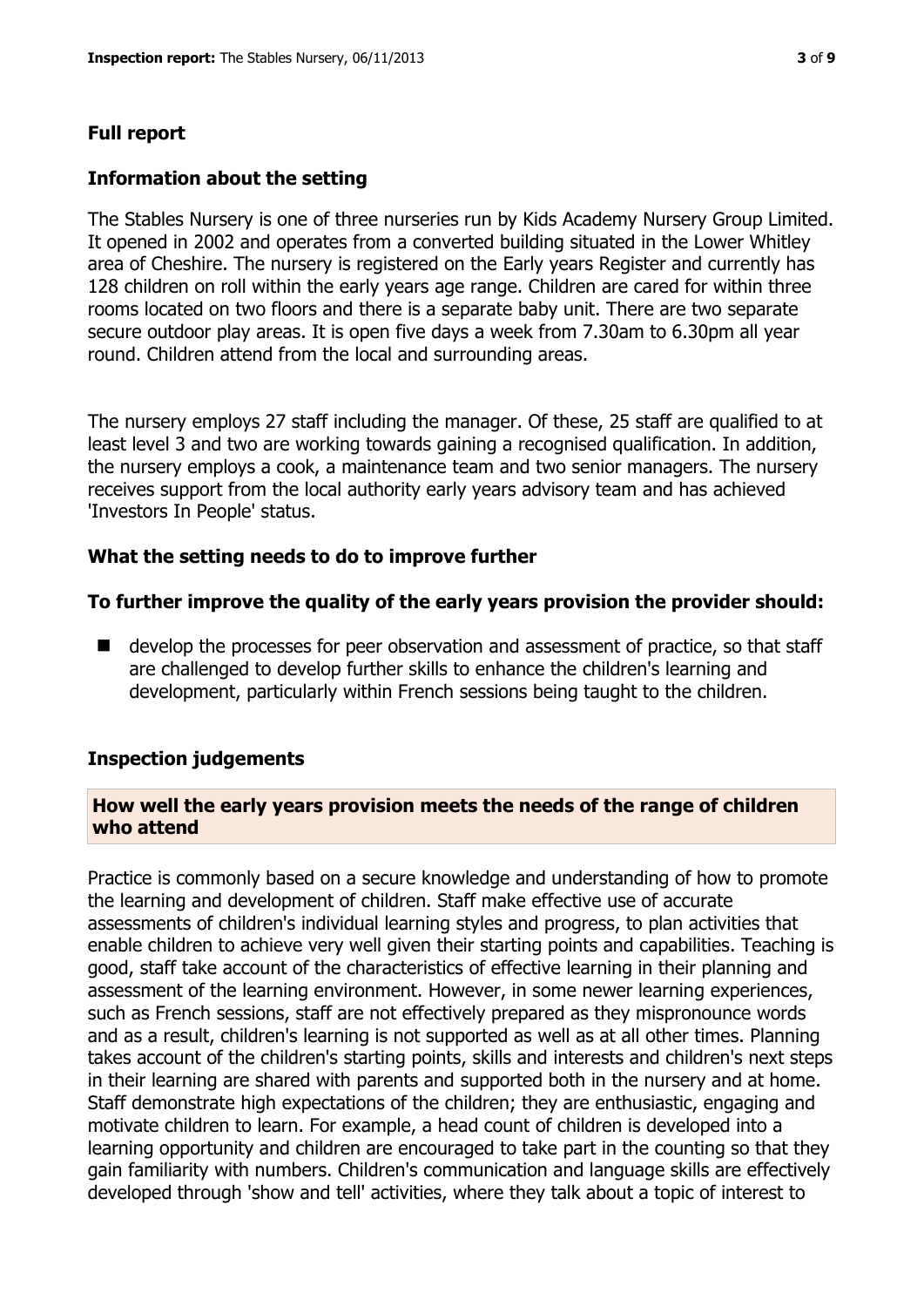the group. Their listening and attention is encouraged throughout the nursery; they listen attentively in a range of situations. Children recall familiar stories accurately, they anticipate key events and respond to what they hear with relevant comments, questions and actions. Staff engage children's attention skilfully throughout the nursery with songs and rhymes. For example, they greet children with a welcome song and encourage children to gather together in the outdoor play area before they go inside with a song to encourage them to line up. They also use songs to encourage children to wash their hands and brush their teeth. This gains the children's attention and helps get them to get ready for the activity; the children respond enthusiastically to this and they are ready for the activity which follows. As a result of all these activities and the good quality teaching, children gain a wide range of skills necessary for their future learning.

Information about the day's activities are shared with parents at the end of each session so that they have a clear understanding about the learning children have engaged in. Parents also receive emails about children's daily activities and a regular newsletter updating them on developments at the nursery. Parents find this a very useful aspect of the nursery provision and value this feedback about their children. Children's 'Learning journeys' are shared with parents and carers on a regular basis and at regular parent's evenings to keep them up to date about their children's progress.

## **The contribution of the early years provision to the well-being of children**

There are robust policies and procedures in place to ensure that health and safety requirements are met, including comprehensive risk assessments to help maintain a safe environment. There is a stimulating, well-resourced and welcoming environment both indoors and outdoors. This supports children's learning and development and provides a range of experiences that develop children's independence and confidence. Children's creative work is displayed at an appropriate height for the children throughout the nursery, which helps promote their sense of belonging. A well-established key person system helps children form secure attachments and promotes their well-being, independence and personal, social and emotional development.

Practice ensures that all children, especially the very young children, form appropriate bonds and secure emotional attachments. Children are encouraged to bring photographs from home in order to form links from home to the nursery. Children enjoy looking at these at nursery which supports their emotional well-being as they are encouraged to talk about their family and the important people in their life. This ensures that they settle into the nursery quickly. Children's individual needs are met and individual personal routines are provided for. For example, a young child has lunch at a time that suits the home routine so that the child's needs are consistently met at the nursery and at home.

Children's dietary requirements and food allergies clearly documented and catered for, so that all staff are fully aware of each child's individual needs. Children are supported to develop an understanding of how physical exercise and a varied diet keeps them healthy. They manage their own basic hygiene and personal needs, such as cleaning their teeth, successfully, encouraged through the use of lively songs. Children are learning to keep themselves safe as they move around the premises, and are encouraged to care for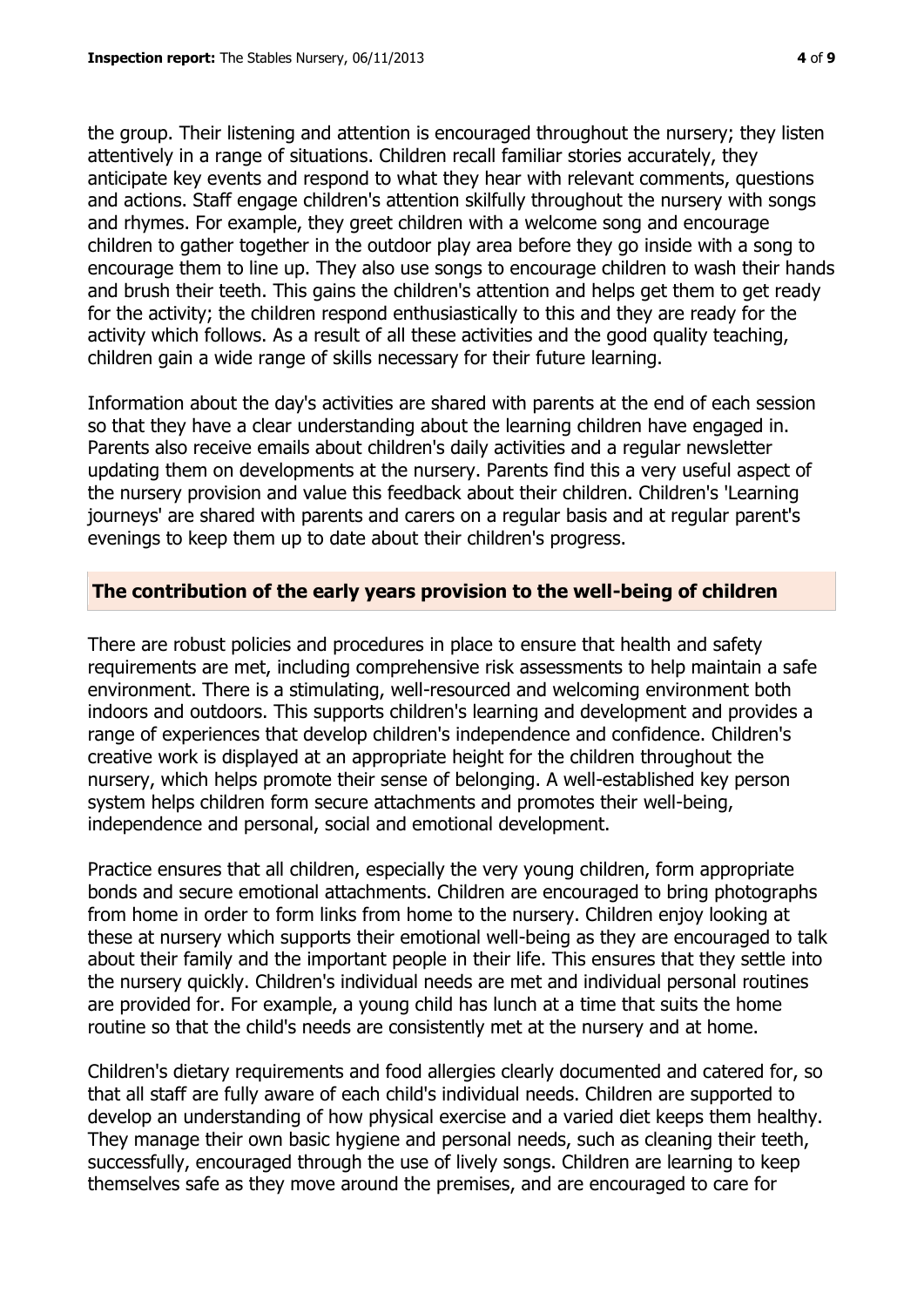others. Staff are attentive to the individual needs of children and show concern for children's well-being. For example, when children are not well, parents are informed immediately and all medications for children are accurately recorded, administered safely and stored appropriately. Children are supported to behave well and to be considerate of others as appropriate boundaries are in place. Positive behaviour is encouraged and staff are good role models for children to follow. Children are emotionally well prepared for transitions within the nursery and to other settings, by discussing with parents and by visiting the new group before finally moving on.

# **The effectiveness of the leadership and management of the early years provision**

Children are effectively protected from harm as staff demonstrate a secure knowledge of their responsibilities with regard to safeguarding children. Appropriate checks are carried out on adults working with the children to ensure their safety and well-being. The management of the nursery is a key strength and fulfils responsibilities to meet the learning and development requirements of the Early Years Foundation Stage, including overseeing the educational programmes. The leadership enhances the nursery provision and supports the ongoing development of the nursery. In most cases there is a strong commitment to training and development, and staff are supported to develop their practice through training. However, the monitoring of practice for newly-introduced French sessions is not effective to ensure that staff have a highly secure knowledge of the subject, to ensure accurate teaching. There are effective systems in place for performance management with regular supervision and appraisals. Staff meetings, in-house and external training are an important aspect of the development of the nursery.

The self-evaluation process is well established, with areas for development in place. For example, there are comprehensive plans to develop the outdoor play areas in the near future to enhance the nursery provision still further. Parent's views are valued and the nursery provides regular questionnaires and opportunities for parents to give feedback about the nursery. Parents feel that their views are listened to and acted upon where possible. The recommendations from the last inspection have been addressed, with further improvements in place to ensure the children learn in a happy, safe and secure environment.

The staff are highly motivated and committed to providing high quality services to children and parents, they work well as a team to provide the broad and balanced educational programmes at the nursery. A key strength is parental involvement and effective partnerships with parents are well established. Parents are actively engaged in children's learning through a variety of ways, including two-way information sharing about children's development on a daily basis, regular parents meetings and detailed reports about children's learning and development. Partnerships with other settings children attend are effective in supporting their learning experiences. For example, a communication book has been developed to share information for children attending other settings so that children's learning experiences are consistently planned for.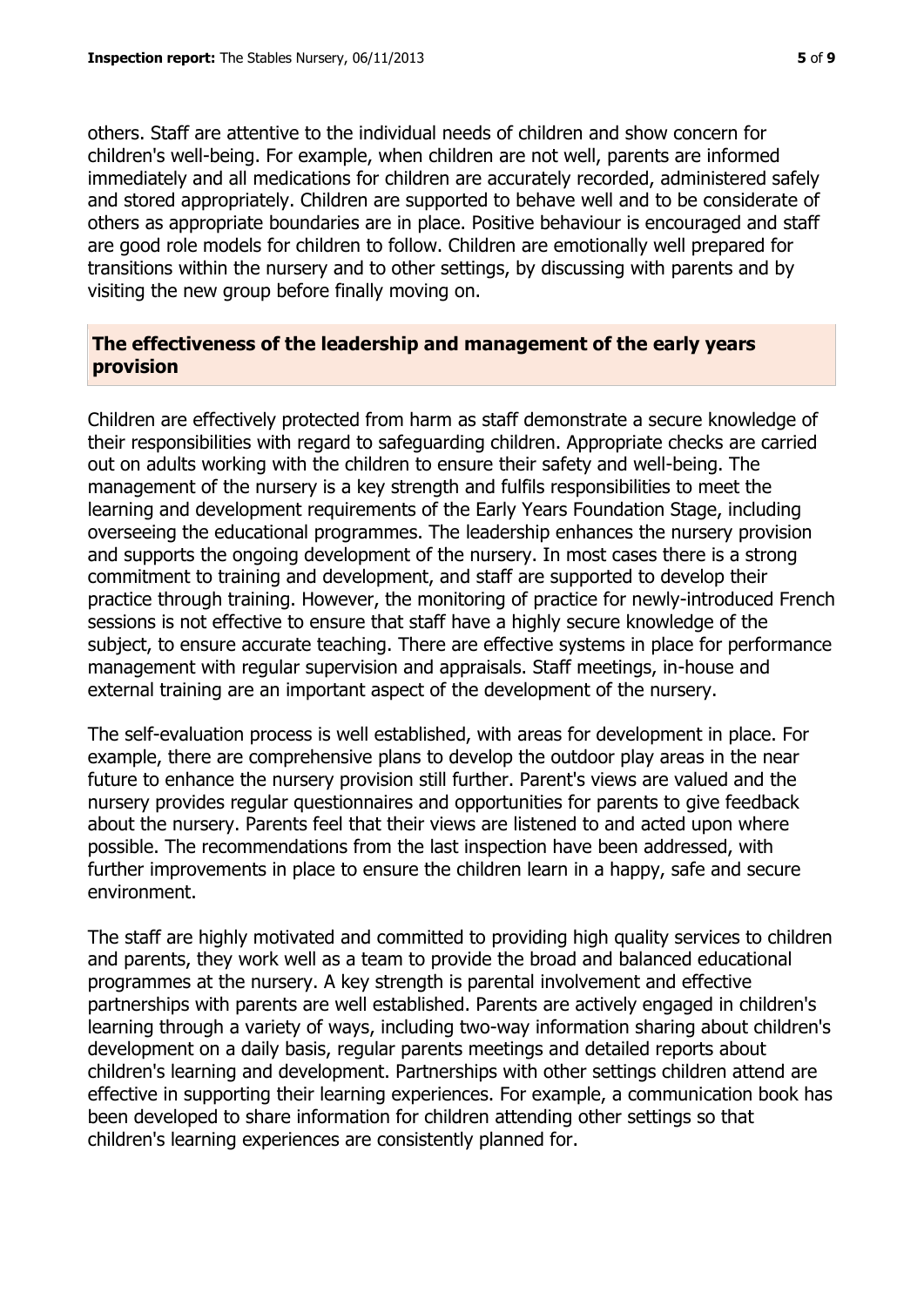# **What inspection judgements mean**

# **Registered early years provision**

| <b>Grade</b> | <b>Judgement</b>        | <b>Description</b>                                                                                                                                                                                                                                                                                                                                                                                |
|--------------|-------------------------|---------------------------------------------------------------------------------------------------------------------------------------------------------------------------------------------------------------------------------------------------------------------------------------------------------------------------------------------------------------------------------------------------|
| Grade 1      | Outstanding             | Outstanding provision is highly effective in meeting the needs<br>of all children exceptionally well. This ensures that children are<br>very well prepared for the next stage of their learning.                                                                                                                                                                                                  |
| Grade 2      | Good                    | Good provision is effective in delivering provision that meets<br>the needs of all children well. This ensures children are ready<br>for the next stage of their learning.                                                                                                                                                                                                                        |
| Grade 3      | Requires<br>improvement | The provision is not giving children a good standard of early<br>years education and/or there are minor breaches of the<br>safeguarding and welfare requirements of the Early Years<br>Foundation Stage. It will be monitored and inspected within<br>twelve months of the date of this inspection.                                                                                               |
| Grade 4      | Inadequate              | Provision that is inadequate requires significant improvement<br>and/or enforcement action. The provision is failing to give<br>children an acceptable standard of early years education and/or<br>is not meeting the safeguarding and welfare requirements of<br>the Early Years Foundation Stage. It will be monitored and<br>inspected again within six months of the date of this inspection. |
| Met          |                         | The provision has no children on roll. The inspection judgement<br>is that the provider continues to meet the requirements for<br>registration.                                                                                                                                                                                                                                                   |
| Not met      |                         | The provision has no children on roll. The inspection judgement<br>is that the provider does not meet the requirements for<br>registration.                                                                                                                                                                                                                                                       |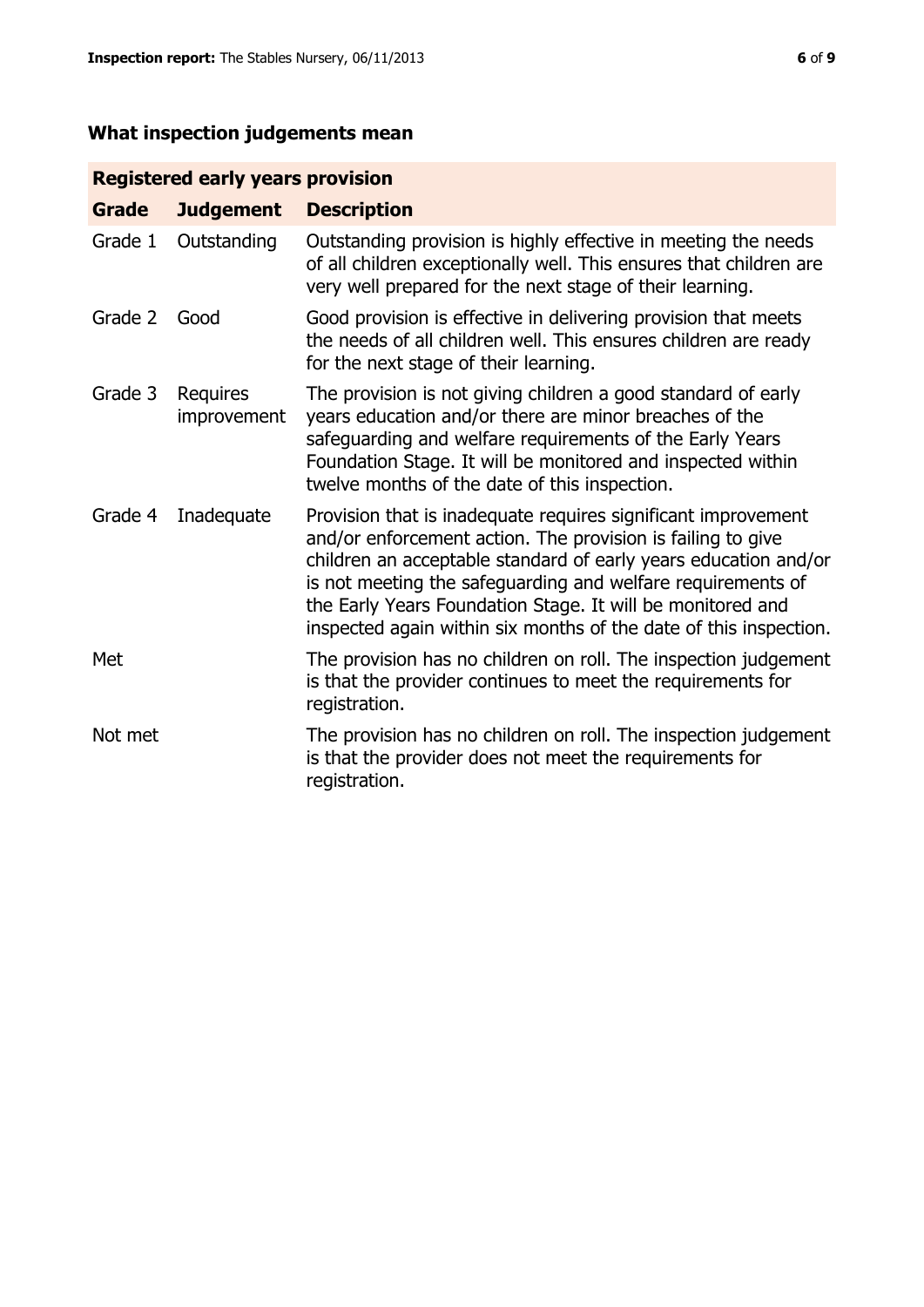## **Inspection**

This inspection was carried out by Ofsted under sections 49 and 50 of the Childcare Act 2006 on the quality and standards of provision that is registered on the Early Years Register. The registered person must ensure that this provision complies with the statutory framework for children's learning, development and care, known as the Early Years Foundation Stage.

## **Setting details**

| Unique reference number       | EY221535                         |
|-------------------------------|----------------------------------|
| <b>Local authority</b>        | <b>Cheshire West and Chester</b> |
| <b>Inspection number</b>      | 918262                           |
| <b>Type of provision</b>      |                                  |
| <b>Registration category</b>  | Childcare - Non-Domestic         |
| <b>Age range of children</b>  | $0 - 5$                          |
| <b>Total number of places</b> | 76                               |
| Number of children on roll    | 128                              |
| <b>Name of provider</b>       | The Stables Partnership          |
| Date of previous inspection   | 11/12/2008                       |
| <b>Telephone number</b>       | 01925 730055                     |

Any complaints about the inspection or the report should be made following the procedures set out in the guidance *'Complaints procedure: raising concerns and making complaints* about Ofsted', which is available from Ofsted's website: www.ofsted.gov.uk. If you would like Ofsted to send you a copy of the guidance, please telephone 0300 123 4234, or email enquiries@ofsted.gov.uk.

# **Type of provision**

For the purposes of this inspection the following definitions apply:

Full-time provision is that which operates for more than three hours. These are usually known as nurseries, nursery schools and pre-schools and must deliver the Early Years Foundation Stage. They are registered on the Early Years Register and pay the higher fee for registration.

Sessional provision operates for more than two hours but does not exceed three hours in any one day. These are usually known as pre-schools, kindergartens or nursery schools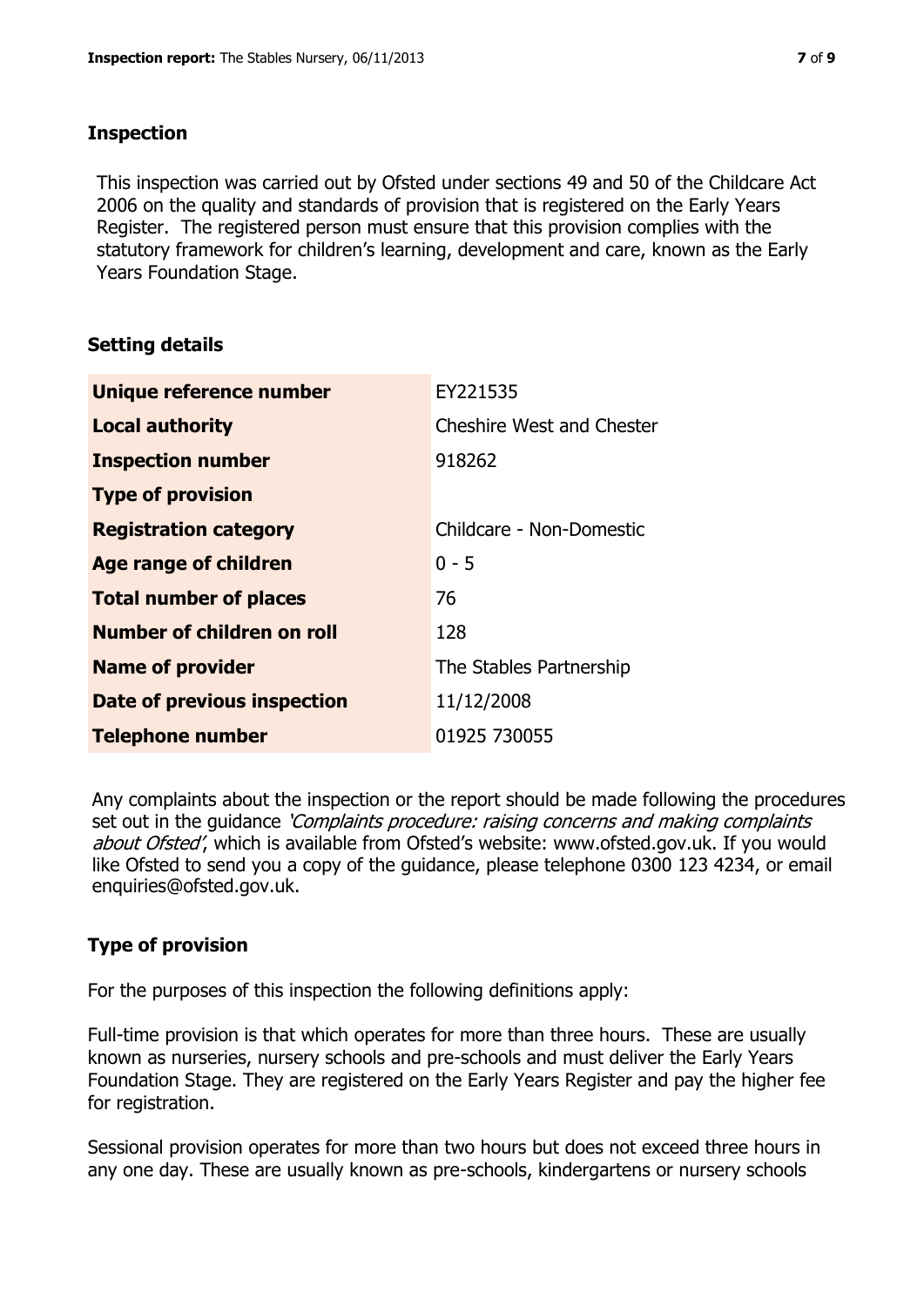and must deliver the Early Years Foundation Stage. They are registered on the Early Years Register and pay the lower fee for registration.

Childminders care for one or more children where individual children attend for a period of more than two hours in any one day. They operate from domestic premises, which are usually the childminder's own home. They are registered on the Early Years Register and must deliver the Early Years Foundation Stage.

Out of school provision may be sessional or full-time provision and is delivered before or after school and/or in the summer holidays. They are registered on the Early Years Register and must deliver the Early Years Foundation Stage. Where children receive their Early Years Foundation Stage in school these providers do not have to deliver the learning and development requirements in full but should complement the experiences children receive in school.